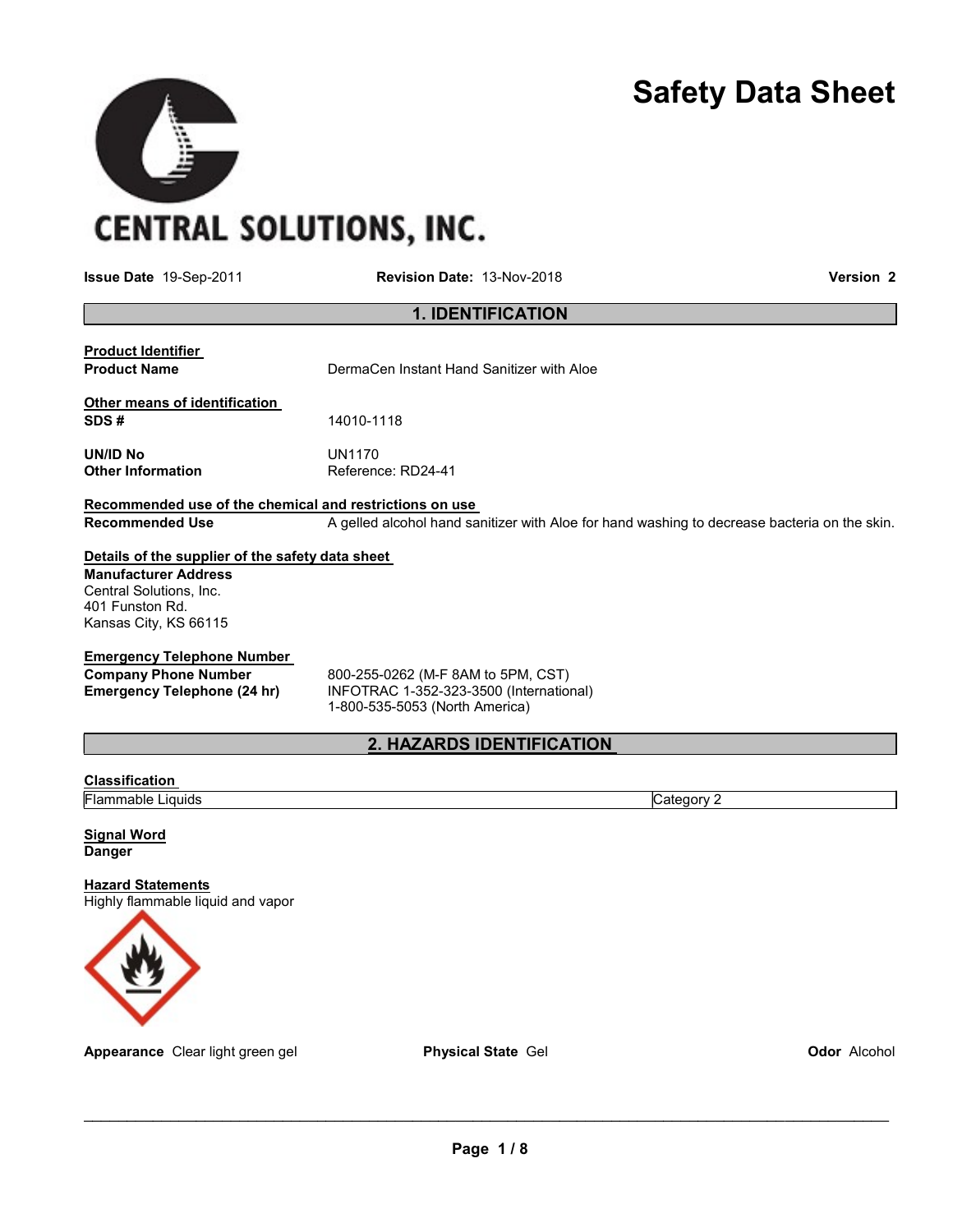#### Precautionary Statements - Prevention

Keep away from heat/sparks/open flames/hot surfaces. — No smoking Keep container tightly closed Ground/bond container and receiving equipment Use explosion-proof equipment Use only non-sparking tools Take precautionary measures against static discharge Wear protective gloves/protective clothing/eye protection/face protection

#### Precautionary Statements - Response

IN CASE OF FIRE: Use CO2, dry chemical, or foam for extinction

#### Precautionary Statements - Storage

Store in a well-ventilated place

#### Precautionary Statements - Disposal

Dispose of contents/container to an approved waste disposal plant

#### **Other Hazards**

Toxic to aquatic life with long lasting effects

#### 3. COMPOSITION/INFORMATION ON INGREDIENTS

 $\mathcal{L}_\mathcal{L} = \{ \mathcal{L}_\mathcal{L} = \{ \mathcal{L}_\mathcal{L} = \{ \mathcal{L}_\mathcal{L} = \{ \mathcal{L}_\mathcal{L} = \{ \mathcal{L}_\mathcal{L} = \{ \mathcal{L}_\mathcal{L} = \{ \mathcal{L}_\mathcal{L} = \{ \mathcal{L}_\mathcal{L} = \{ \mathcal{L}_\mathcal{L} = \{ \mathcal{L}_\mathcal{L} = \{ \mathcal{L}_\mathcal{L} = \{ \mathcal{L}_\mathcal{L} = \{ \mathcal{L}_\mathcal{L} = \{ \mathcal{L}_\mathcal{$ 

| . .<br>Chemical<br>Name | . .<br>.<br>CAS<br>∵ NC         | $\mathbf{a}$<br>We<br>.<br>,,   |
|-------------------------|---------------------------------|---------------------------------|
| *hanol                  | $\overline{\phantom{0}}$<br>n4- | $\overline{\phantom{a}}$<br>. . |

#### 4. FIRST-AID MEASURES

#### First Aid Measures

| <b>Eye Contact</b>  | Rinse immediately with plenty of water, also under the eyelids, for at least 15 minutes. |
|---------------------|------------------------------------------------------------------------------------------|
| <b>Skin Contact</b> | If skin irritation occurs, rinse affected area with water.                               |
| <b>Inhalation</b>   | Remove to fresh air.                                                                     |
| Ingestion           | Dilute by giving a large amount of water. Call a physician or Poison Control Center.     |

#### Most important symptoms and effects

Symptoms Exposed individuals may experience eye tearing, redness and discomfort. May cause gastrointestinal disturbance. Inhalation may cause giddiness or loss of consciousness.

#### Indication of any immediate medical attention and special treatment needed

Notes to Physician Treat symptomatically.

#### 5. FIRE-FIGHTING MEASURES

#### Suitable Extinguishing Media

Carbon dioxide (CO2). Alcohol resistant foam. Dry chemical.

Unsuitable Extinguishing Media Not determined.

#### Specific Hazards Arising from the Chemical

Vapors may travel to source of ignition and flash back. Alcohol flames may be difficult to see; the flames are virtually colorless.

#### Hazardous Combustion Products: Carbon oxides.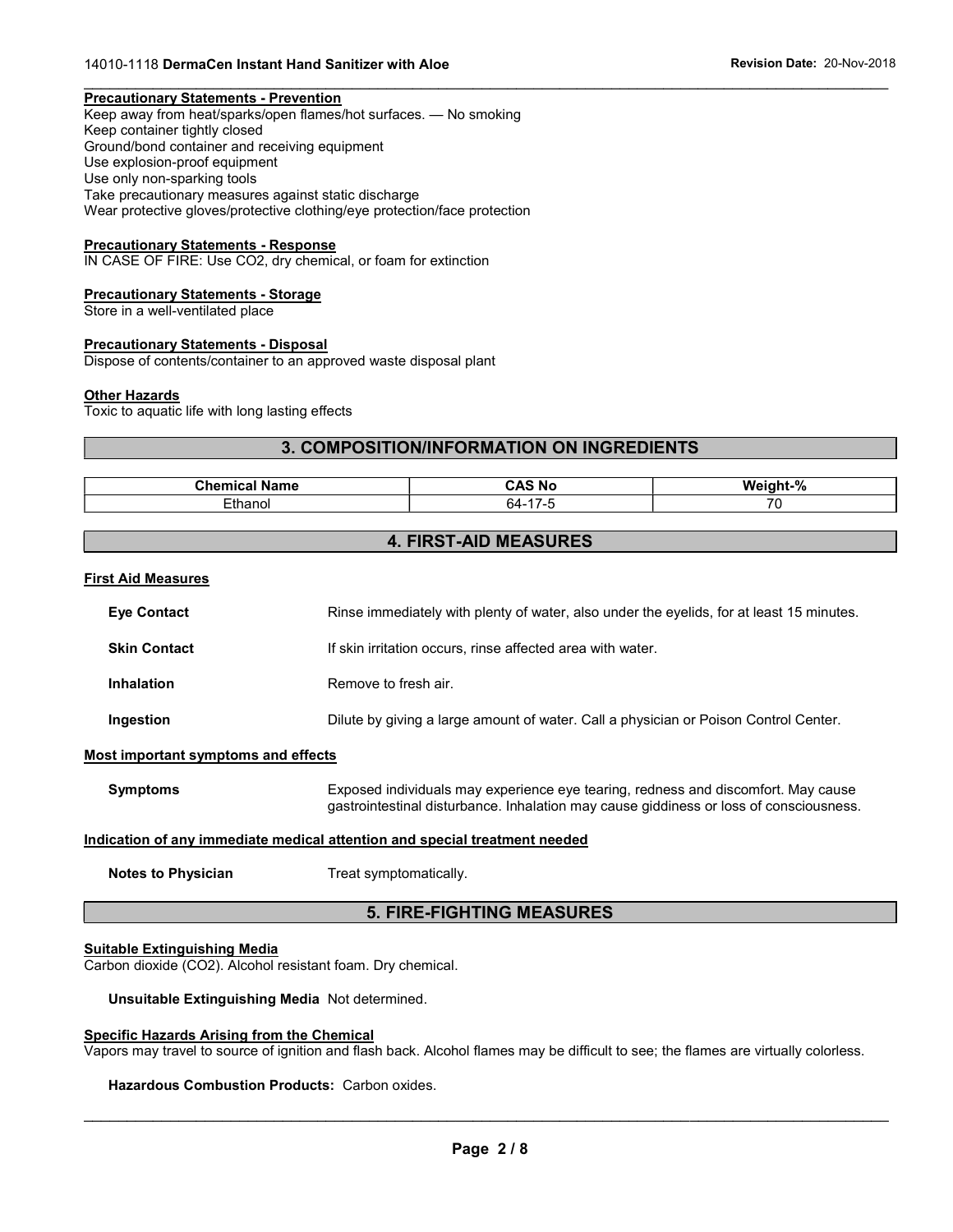#### Protective equipment and precautions for firefighters

As in any fire, wear self-contained breathing apparatus pressure-demand, MSHA/NIOSH (approved or equivalent) and full protective gear. Use cool water to cool equipment and to disperse vapors.

### 6. ACCIDENTAL RELEASE MEASURES

 $\mathcal{L}_\mathcal{L} = \{ \mathcal{L}_\mathcal{L} = \{ \mathcal{L}_\mathcal{L} = \{ \mathcal{L}_\mathcal{L} = \{ \mathcal{L}_\mathcal{L} = \{ \mathcal{L}_\mathcal{L} = \{ \mathcal{L}_\mathcal{L} = \{ \mathcal{L}_\mathcal{L} = \{ \mathcal{L}_\mathcal{L} = \{ \mathcal{L}_\mathcal{L} = \{ \mathcal{L}_\mathcal{L} = \{ \mathcal{L}_\mathcal{L} = \{ \mathcal{L}_\mathcal{L} = \{ \mathcal{L}_\mathcal{L} = \{ \mathcal{L}_\mathcal{$ 

|                                                      | Personal precautions, protective equipment and emergency procedures                                                                                                                                                                                                                                                        |  |  |
|------------------------------------------------------|----------------------------------------------------------------------------------------------------------------------------------------------------------------------------------------------------------------------------------------------------------------------------------------------------------------------------|--|--|
| <b>Personal Precautions</b>                          | Use personal protective equipment as required.                                                                                                                                                                                                                                                                             |  |  |
| <b>Environmental Precautions</b>                     | See Section 12 for additional Ecological Information.                                                                                                                                                                                                                                                                      |  |  |
| Methods and material for containment and cleaning up |                                                                                                                                                                                                                                                                                                                            |  |  |
| <b>Methods for Containment</b>                       | Prevent further leakage or spillage if safe to do so.                                                                                                                                                                                                                                                                      |  |  |
| <b>Methods for Clean-Up</b>                          | Small spills (less than 1 gallon) may be washed down a drain with lots of water or cleaned<br>up and disposed of into a sanitary sewer system.<br>Large spills (more than 1 gallon) should be contained and collected (by absorption [sand,<br>clay, or other absorbent materiall or vacuuming) then disposed of properly. |  |  |

## 7. HANDLING AND STORAGE

#### Precautions for safe handling

Advice on Safe Handling Keep away from heat/sparks/open flames/hot surfaces. — No smoking. Use spark-proof tools and explosion-proof equipment. Ground/bond container and receiving equipment. Take precautionary measures against static discharges.

#### Conditions for safe storage, including any incompatibilities

Storage Conditions Keep containers tightly closed in a dry, cool and well-ventilated place. Do not contaminate food or feed stuffs. Do not reuse container. Keep out of the reach of children. Incompatible Materials Strong oxidizers. Hydrogen peroxide. Bromine. Chromic acid.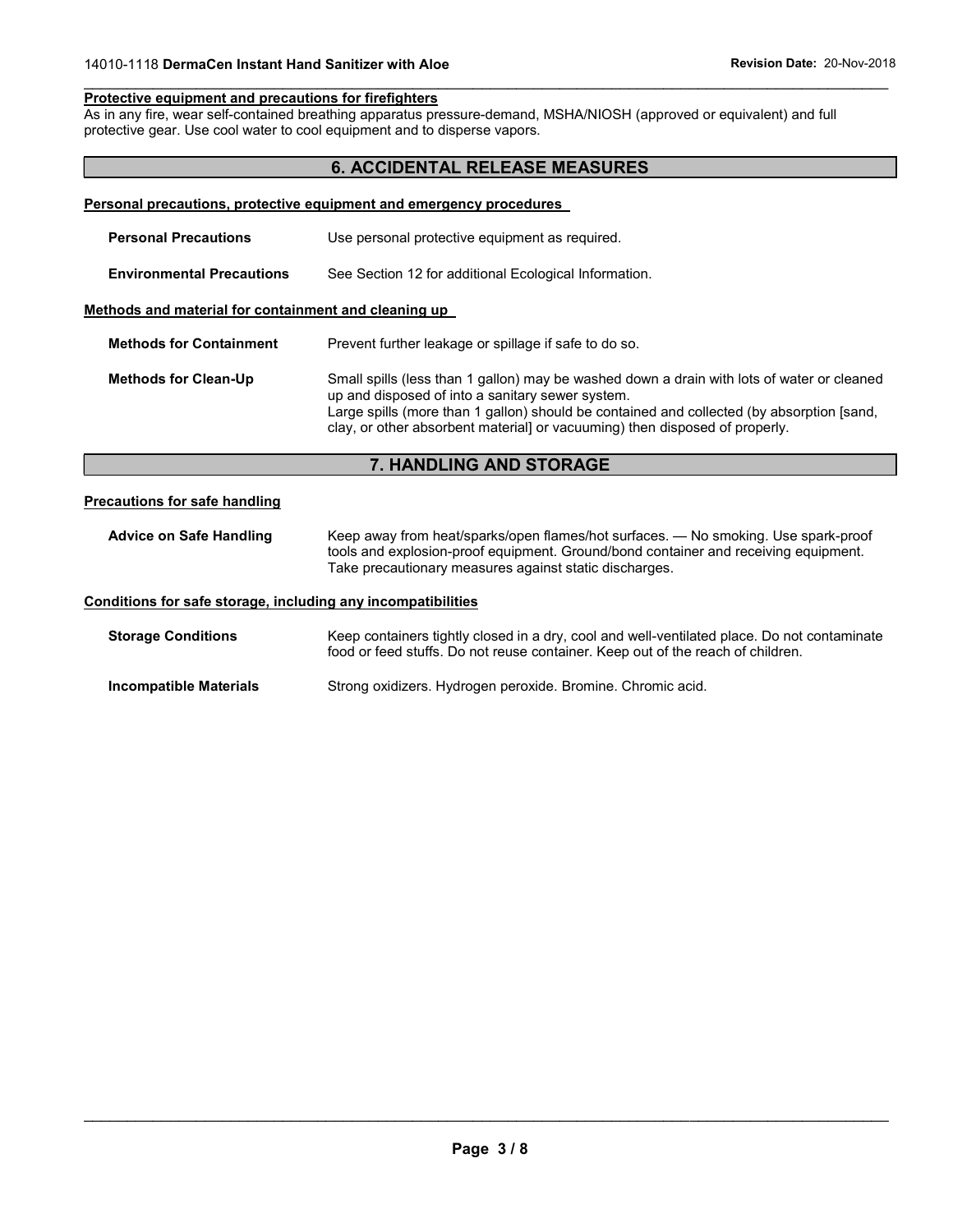#### $\mathcal{L}_\mathcal{L} = \{ \mathcal{L}_\mathcal{L} = \{ \mathcal{L}_\mathcal{L} = \{ \mathcal{L}_\mathcal{L} = \{ \mathcal{L}_\mathcal{L} = \{ \mathcal{L}_\mathcal{L} = \{ \mathcal{L}_\mathcal{L} = \{ \mathcal{L}_\mathcal{L} = \{ \mathcal{L}_\mathcal{L} = \{ \mathcal{L}_\mathcal{L} = \{ \mathcal{L}_\mathcal{L} = \{ \mathcal{L}_\mathcal{L} = \{ \mathcal{L}_\mathcal{L} = \{ \mathcal{L}_\mathcal{L} = \{ \mathcal{L}_\mathcal{$ 8. EXPOSURE CONTROLS/PERSONAL PROTECTION

### Exposure Guidelines

| <b>Chemical Name</b>         | <b>ACGIH TLV</b>                     | <b>OSHA PEL</b>                                                                                                                                                                                                                                 | <b>NIOSH IDLH</b>                                                                                                          |
|------------------------------|--------------------------------------|-------------------------------------------------------------------------------------------------------------------------------------------------------------------------------------------------------------------------------------------------|----------------------------------------------------------------------------------------------------------------------------|
| Ethanol<br>64-17-5           | STEL: 1000 ppm                       | TWA: 1000 ppm<br>TWA: 1900 mg/m <sup>3</sup>                                                                                                                                                                                                    | <b>IDLH: 3300 ppm</b><br>TWA: 1000 ppm                                                                                     |
|                              |                                      | (vacated) TWA: 1000 ppm<br>(vacated) TWA: 1900 mg/m $3$                                                                                                                                                                                         | TWA: 1900 mg/m <sup>3</sup>                                                                                                |
| Glycerol<br>56-81-5          | TWA: 10 mg/m <sup>3</sup> mist       | TWA: $15 \text{ mg/m}^3$ mist, total<br>particulate<br>TWA: $5 \text{ mq/m}^3$ mist, respirable<br>fraction<br>(vacated) TWA: 10 mg/m <sup>3</sup> mist,<br>total particulate<br>(vacated) TWA: $5 \text{ mg/m}^3$ mist,<br>respirable fraction |                                                                                                                            |
| Isopropyl alcohol<br>67-63-0 | STEL: 400 ppm<br><b>TWA: 200 ppm</b> | <b>TWA: 400 ppm</b><br>TWA: $980 \text{ mg/m}^3$<br>(vacated) TWA: 400 ppm<br>(vacated) TWA: 980 mg/m <sup>3</sup><br>(vacated) STEL: 500 ppm<br>(vacated) STEL: 1225 mg/m $^3$                                                                 | <b>IDLH: 2000 ppm</b><br><b>TWA: 400 ppm</b><br>TWA: $980 \text{ mg/m}^3$<br>STEL: 500 ppm<br>STEL: 1225 mg/m <sup>3</sup> |

#### Appropriate engineering controls

Engineering Controls **Apply technical measures to comply with the occupational exposure limits. Ventilation** systems.

#### Individual protection measures, such as personal protective equipment

| <b>Eye/Face Protection</b>      | Avoid contact with eyes.                                       |
|---------------------------------|----------------------------------------------------------------|
| <b>Skin and Body Protection</b> | No special technical protective measures are necessary.        |
| <b>Respiratory Protection</b>   | No protective equipment is needed under normal use conditions. |

General Hygiene Considerations Do not get in eyes. Keep away from food and drink.

# 9. PHYSICAL AND CHEMICAL PROPERTIES

#### Information on basic physical and chemical properties

| <b>Physical State</b>               | Gel                   |                       |                |
|-------------------------------------|-----------------------|-----------------------|----------------|
| Appearance                          | Clear light green gel | Odor                  | Alcohol        |
| Color                               | Light green           | <b>Odor Threshold</b> | Not determined |
| <b>Property</b>                     | Values                | Remarks • Method      |                |
| рH                                  | $6.00 - 8.00$         |                       |                |
| <b>Melting Point/Freezing Point</b> | Not established       |                       |                |
| <b>Boiling Point/Boiling Range</b>  | 100 °C / 212 °F       |                       |                |
| <b>Flash Point</b>                  | 21 °C / 70 °F         | <b>SETA</b>           |                |
| <b>Evaporation Rate</b>             | Not established       |                       |                |
| <b>Flammability (Solid, Gas)</b>    | Not determined        |                       |                |
| <b>Upper Flammability Limits</b>    | Not determined        |                       |                |
| <b>Lower Flammability Limit</b>     | Not determined        |                       |                |
| <b>Vapor Pressure</b>               | Not established       |                       |                |
| <b>Vapor Density</b>                | Not established       |                       |                |
| <b>Specific Gravity</b>             | .858 - .882           |                       |                |
| <b>Water Solubility</b>             | Completely soluble    |                       |                |
| Solubility in other solvents        | Not determined        |                       |                |
|                                     |                       |                       |                |
|                                     |                       |                       |                |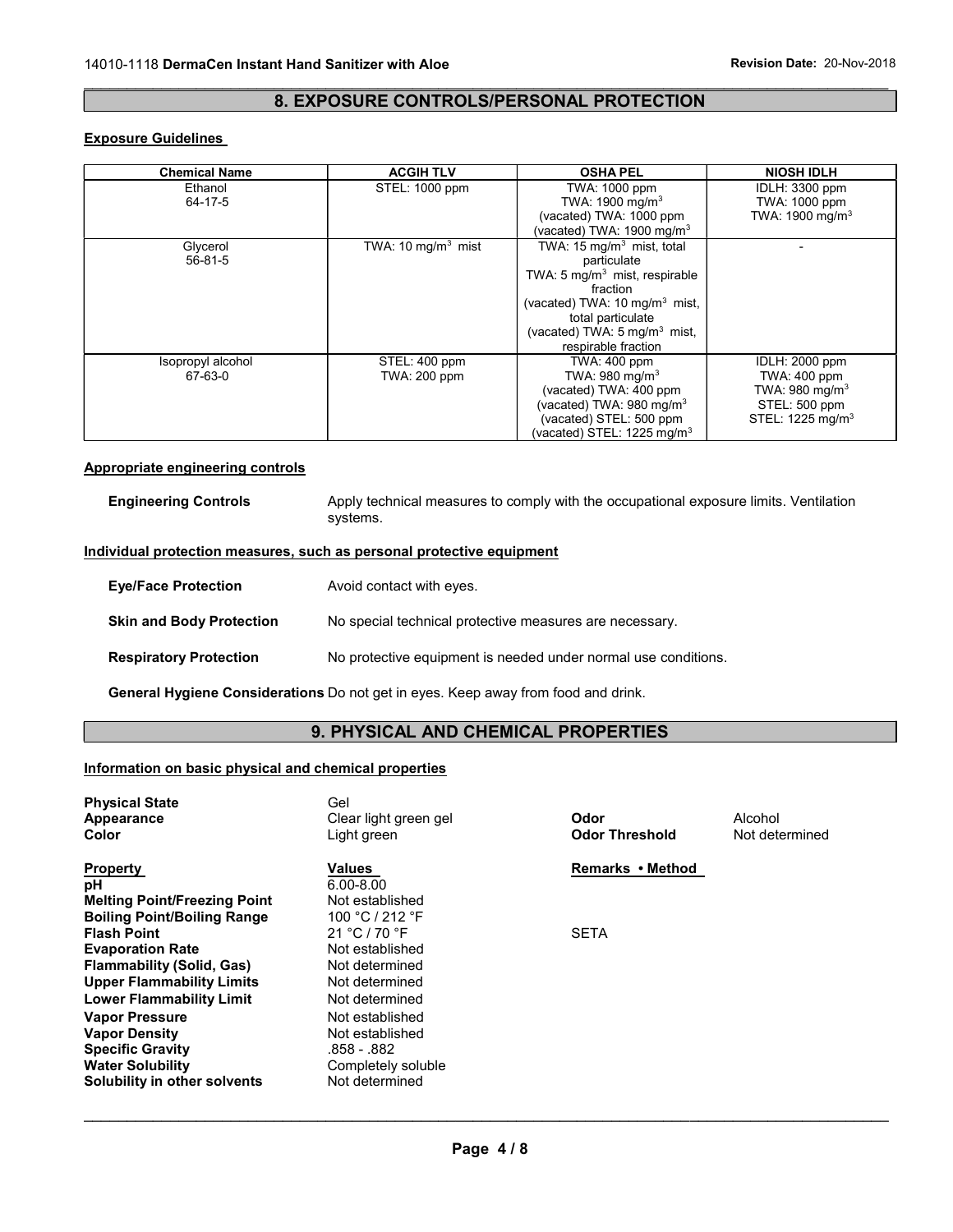#### Partition Coefficient Not determined Autoignition Temperature Not determined Decomposition Temperature Not determined Kinematic Viscosity<br>
Dynamic Viscosity<br>
Dynamic Viscosity<br>
2000-10000 cps Dynamic Viscosity Explosive Properties Not determined Oxidizing Properties Not determined Density 7.15-7.35 lb/gal

#### $\mathcal{L}_\mathcal{L} = \{ \mathcal{L}_\mathcal{L} = \{ \mathcal{L}_\mathcal{L} = \{ \mathcal{L}_\mathcal{L} = \{ \mathcal{L}_\mathcal{L} = \{ \mathcal{L}_\mathcal{L} = \{ \mathcal{L}_\mathcal{L} = \{ \mathcal{L}_\mathcal{L} = \{ \mathcal{L}_\mathcal{L} = \{ \mathcal{L}_\mathcal{L} = \{ \mathcal{L}_\mathcal{L} = \{ \mathcal{L}_\mathcal{L} = \{ \mathcal{L}_\mathcal{L} = \{ \mathcal{L}_\mathcal{L} = \{ \mathcal{L}_\mathcal{$ Property **Contract Contract Contract Values** Contract Contract Remarks • Method

# 10. STABILITY AND REACTIVITY

#### **Reactivity**

Not reactive under normal conditions.

#### Chemical Stability

Stable under recommended storage conditions.

#### Possibility of Hazardous Reactions

None under normal processing.

Hazardous Polymerization Hazardous polymerization does not occur.

#### Conditions to Avoid

Keep out of reach of children.

#### Incompatible Materials

Strong oxidizers. Hydrogen peroxide. Bromine. Chromic acid.

#### Hazardous Decomposition Products

Carbon oxides.

#### 11. TOXICOLOGICAL INFORMATION

#### Information on likely routes of exposure

| <b>Product Information</b> |                                                           |
|----------------------------|-----------------------------------------------------------|
| <b>Eye Contact</b>         | Avoid contact with eyes.                                  |
| <b>Skin Contact</b>        | Not expected to be a skin irritant during prescribed use. |
| <b>Inhalation</b>          | Avoid breathing vapors or mists.                          |
| Ingestion                  | Do not taste or swallow.                                  |

#### Component Information

| <b>Chemical Name</b>                   | Oral LD50             | <b>Dermal LD50</b>                              | <b>Inhalation LC50</b>   |
|----------------------------------------|-----------------------|-------------------------------------------------|--------------------------|
| Ethanol<br>64-17-5                     | $= 7060$ mg/kg (Rat)  |                                                 | $= 124.7$ mg/L (Rat) 4 h |
| Carbomer<br>9003-01-4                  | $= 2500$ mg/kg (Rat)  | $\overline{\phantom{0}}$                        |                          |
| Glycerol<br>56-81-5                    | $= 12600$ mg/kg (Rat) | $> 21900$ mg/kg (Rat)                           |                          |
| Isopropyl alcohol<br>67-63-0           | $= 4396$ mg/kg (Rat)  | $= 12800$ mg/kg (Rat) = 12870<br>mg/kg (Rabbit) | $= 72.6$ mg/L (Rat) 4 h  |
| <b>Isopropyl Myristate</b><br>110-27-0 | $> 10000$ mg/kg (Rat) | $= 5$ g/kg (Rabbit)                             | $> 41$ mg/L (Rat)        |
| Propylene Glycol<br>25322-69-4         | $> 2$ g/kg (Rat)      |                                                 |                          |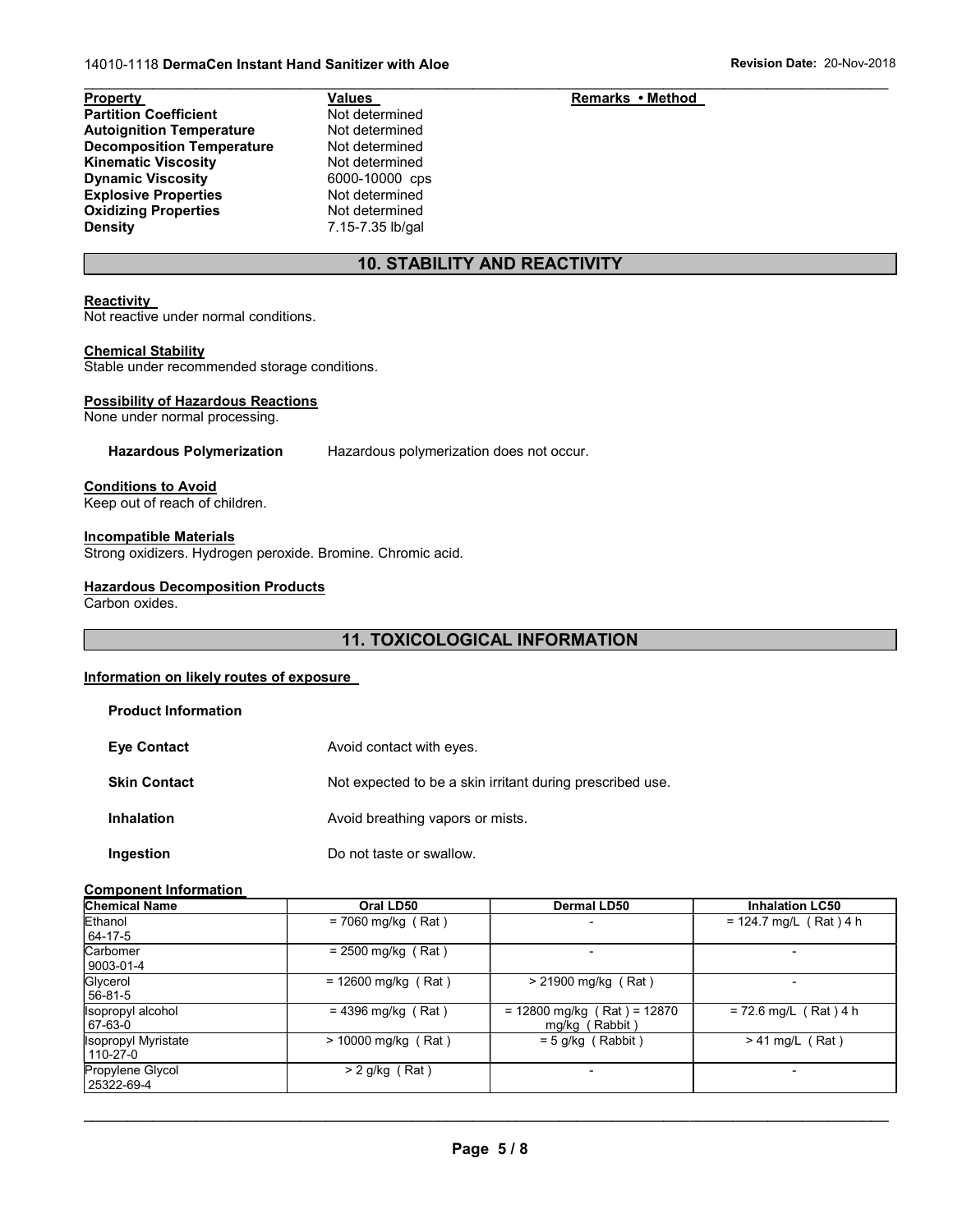#### Information on physical, chemical and toxicological effects

#### Symptoms Please see section 4 of this SDS for symptoms.

#### Delayed and immediate effects as well as chronic effects from short and long-term exposure

Carcinogenicity **Interpretatal Isopropyl Alcohol (IPA)** is listed as an IARC Monograph Group 3 chemical. However, IARC Group 3 chemicals are "not classifiable as human carcinogens". IPA is classified as an IARC Group 1 chemical ONLY when manufactured by the strong-acid process. The IPA used in this product is NOT manufactured by the strong-acid process and is therefore not classifiable as a human carcinogen. Ethanol has been shown to be carcinogenic in longterm studies only when consumed as an alcoholic beverage.

| ' Name<br>Chemical. | <b>ACGIH</b> | <b>IARC</b> | .     | <b>OCU</b><br>אח טי |
|---------------------|--------------|-------------|-------|---------------------|
| <b>Ethano</b>       | ่∼           | Group       | Known |                     |
| . –<br>64-          |              |             |       |                     |

 $\mathcal{L}_\mathcal{L} = \{ \mathcal{L}_\mathcal{L} = \{ \mathcal{L}_\mathcal{L} = \{ \mathcal{L}_\mathcal{L} = \{ \mathcal{L}_\mathcal{L} = \{ \mathcal{L}_\mathcal{L} = \{ \mathcal{L}_\mathcal{L} = \{ \mathcal{L}_\mathcal{L} = \{ \mathcal{L}_\mathcal{L} = \{ \mathcal{L}_\mathcal{L} = \{ \mathcal{L}_\mathcal{L} = \{ \mathcal{L}_\mathcal{L} = \{ \mathcal{L}_\mathcal{L} = \{ \mathcal{L}_\mathcal{L} = \{ \mathcal{L}_\mathcal{$ 

Legend

ACGIH (American Conference of Governmental Industrial Hygienists) A3 - Animal Carcinogen IARC (International Agency for Research on Cancer) Group 1 - Carcinogenic to Humans Group 3 IARC components are "not classifiable as human carcinogens" NTP (National Toxicology Program) Known - Known Carcinogen OSHA (Occupational Safety and Health Administration of the US Department of Labor) X - Present

#### Numerical measures of toxicity

Not determined

### 12. ECOLOGICAL INFORMATION

#### **Ecotoxicity**

Toxic to aquatic life with long lasting effects.

| <b>Chemical Name</b>                                                           | Algae/aquatic plants                                                                               | <b>Fish</b>                                                                                                                                                                                                                                                          | <b>Toxicity to</b> | Crustacea                                                                                                                         |
|--------------------------------------------------------------------------------|----------------------------------------------------------------------------------------------------|----------------------------------------------------------------------------------------------------------------------------------------------------------------------------------------------------------------------------------------------------------------------|--------------------|-----------------------------------------------------------------------------------------------------------------------------------|
| Ethanol<br>64-17-5                                                             |                                                                                                    | 12.0 - 16.0: 96 h<br>Oncorhynchus mykiss mL/L<br>LC50 static 100: 96 h<br>Pimephales promelas mg/L<br>LC50 static 13400 - 15100:<br>96 h Pimephales promelas<br>mg/L LC50 flow-through                                                                               | microorganisms     | 9268 - 14221: 48 h Daphnia<br>magna mg/L LC50 10800: 24<br>h Daphnia magna mg/L<br>EC50 2: 48 h Daphnia<br>magna mg/L EC50 Static |
| Carbomer<br>9003-01-4<br>Glycerol<br>$56-81-5$<br>Isopropyl alcohol<br>67-63-0 | 1000: 96 h Desmodesmus<br>subspicatus mg/L EC50<br>1000: 72 h Desmodesmus<br>subspicatus mg/L EC50 | 580: 96 h Lepomis<br>macrochirus mg/L LC50<br>51 - 57: 96 h Oncorhynchus<br>mykiss mL/L LC50 static<br>9640: 96 h Pimephales<br>promelas mg/L LC50 flow-<br>through 11130: 96 h<br>Pimephales promelas mg/L<br>LC50 static 1400000: 96 h<br>Lepomis macrochirus µg/L |                    | 168: 96 h water flea mg/L<br>EC <sub>50</sub><br>500: 24 h Daphnia magna<br>mg/L EC50<br>13299: 48 h Daphnia magna<br>mg/L EC50   |
| Isopropyl Myristate<br>$110 - 27 - 0$                                          | 100: 72 h Desmodesmus<br>subspicatus mg/L EC50                                                     | LC50<br>8400: 96 h Brachydanio rerio<br>mg/L LC50 semi-static 8400:<br>96 h Brachydanio rerio mg/L<br>LC50                                                                                                                                                           |                    | 100: 48 h Daphnia magna<br>mg/L EC50                                                                                              |

#### Persistence/Degradability

Not determined

#### **Bioaccumulation**

Not determined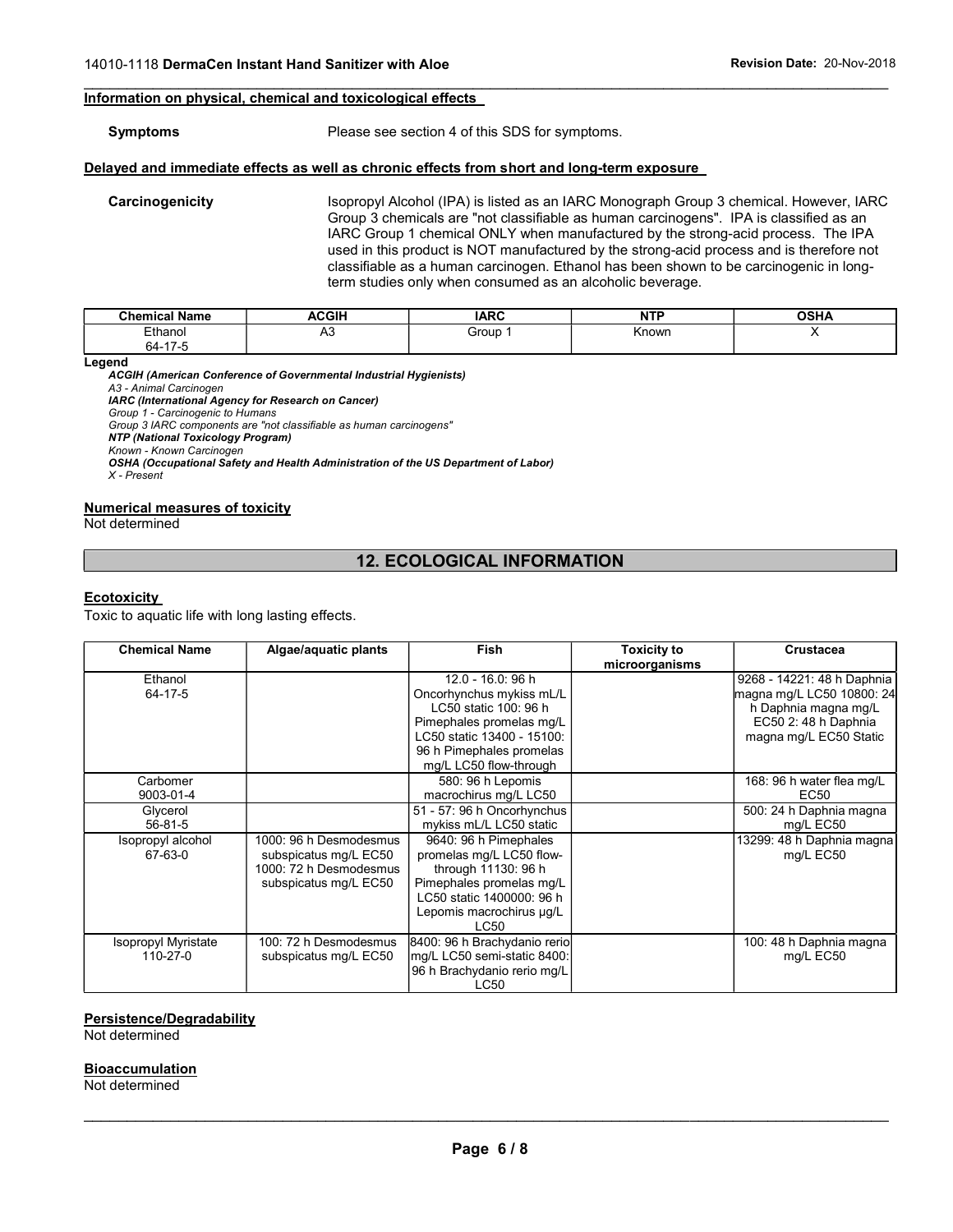#### **Mobility**

| <b>Chemical Name</b> | Coefficient<br>Partition |
|----------------------|--------------------------|
| Ethanol              | $-0.32$                  |
| 64-17-5              |                          |

 $\mathcal{L}_\mathcal{L} = \{ \mathcal{L}_\mathcal{L} = \{ \mathcal{L}_\mathcal{L} = \{ \mathcal{L}_\mathcal{L} = \{ \mathcal{L}_\mathcal{L} = \{ \mathcal{L}_\mathcal{L} = \{ \mathcal{L}_\mathcal{L} = \{ \mathcal{L}_\mathcal{L} = \{ \mathcal{L}_\mathcal{L} = \{ \mathcal{L}_\mathcal{L} = \{ \mathcal{L}_\mathcal{L} = \{ \mathcal{L}_\mathcal{L} = \{ \mathcal{L}_\mathcal{L} = \{ \mathcal{L}_\mathcal{L} = \{ \mathcal{L}_\mathcal{$ 

#### **Other Adverse Effects**

Not determined

# 13. DISPOSAL CONSIDERATIONS

#### Waste Treatment Methods

| Disposal of Wastes     | Disposal should be in accordance with applicable regional, national and local laws and<br>regulations. |
|------------------------|--------------------------------------------------------------------------------------------------------|
| Contaminated Packaging | Disposal should be in accordance with applicable regional, national and local laws and<br>regulations. |

#### California Hazardous Waste Status

| - - -<br>Chemic.<br>N:<br> | <b>Californi:</b><br>ızardous Waste Status<br>п<br>онна |
|----------------------------|---------------------------------------------------------|
| <b>Ethanol</b>             | Toxic                                                   |
| 64-                        | lanitable                                               |

# 14. TRANSPORT INFORMATION

Note Note This product as packaged in 2oz, 4oz, 8oz, 15oz & 1000mL is shipped as Limited Quantity

### **DOT**

| UN/ID No<br><b>Proper Shipping Name</b><br><b>Hazard Class</b><br><b>Packing Group</b> | UN1170<br><b>Ethanol solution</b><br>3<br>Ш |
|----------------------------------------------------------------------------------------|---------------------------------------------|
| IATA                                                                                   |                                             |
| UN/ID No                                                                               | UN1170                                      |
| <b>Proper Shipping Name</b>                                                            | <b>Fthanol solution</b>                     |
| <b>Hazard Class</b>                                                                    | 3                                           |
| <b>Packing Group</b>                                                                   | Ш                                           |
| IMDG                                                                                   |                                             |
| UN/ID No                                                                               | UN1170                                      |
| <b>Proper Shipping Name</b>                                                            | <b>Ethanol solution</b>                     |
| <b>Hazard Class</b>                                                                    | З                                           |
| <b>Packing Group</b>                                                                   |                                             |

# 15. REGULATORY INFORMATION

# International Inventories

Not determined

#### US Federal Regulations

#### SARA 313

| <b>Chemical Name</b>                    | CAS No  | Weight-% | <b>SARA 313</b><br><b>Threshold</b><br>Values % |
|-----------------------------------------|---------|----------|-------------------------------------------------|
| l alcohol - 67-63-0<br><b>Isopropyl</b> | 67-63-0 | 0.25     | .U                                              |